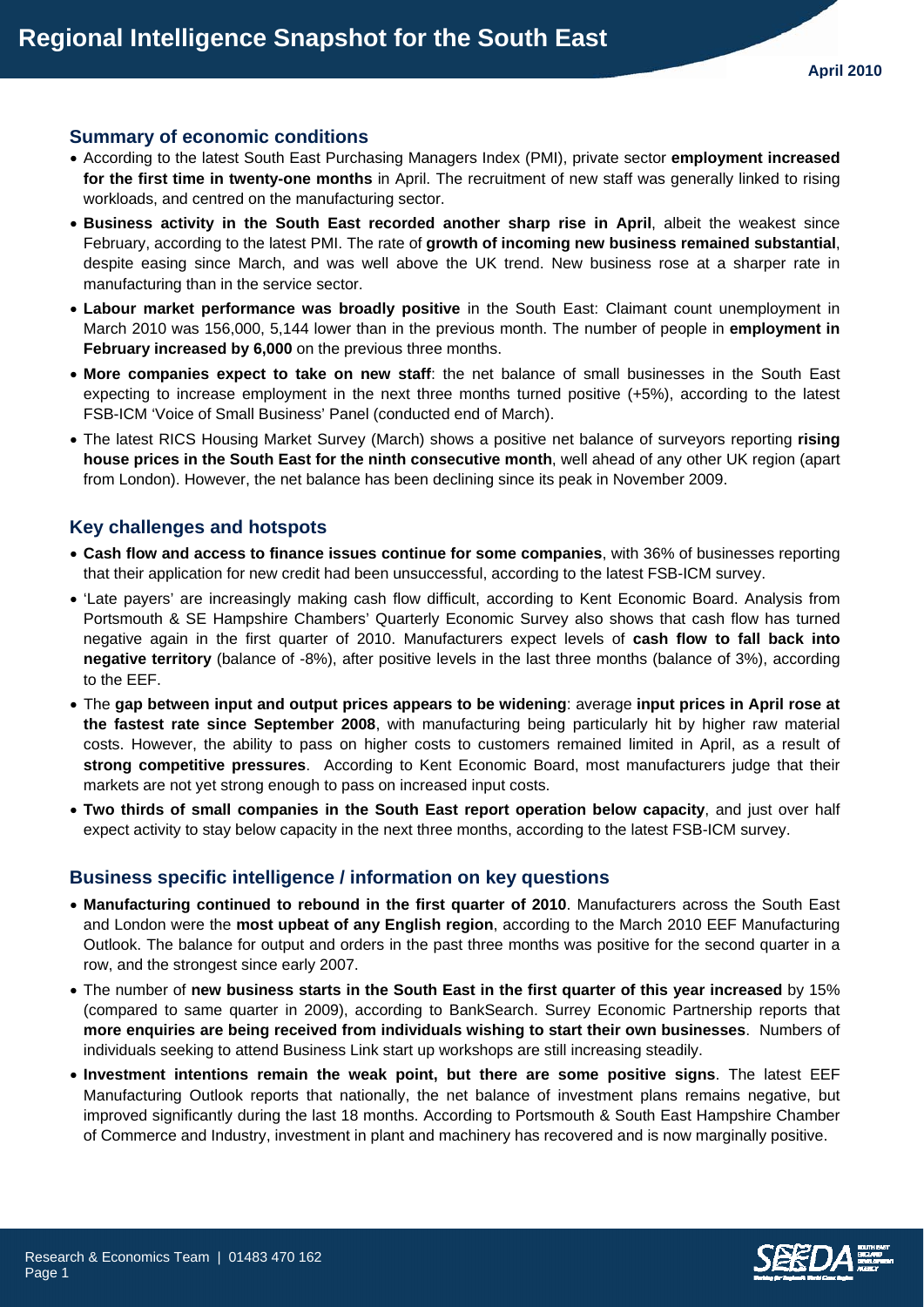# Sectoral Overview

### **Manufacturing**

The latest figures from the Office for National Statistics (ONS) confirm that, at national level, manufacturing output continued to grow in the first quarter of 2010, in line with the UK GDP growth, although at a slightly slower rate. Manufacturing activity recorded a quarterly increase of 0.7%, compared with an increase of 0.8% in the previous quarter, and again made a positive contribution (0.1%) to GDP growth (0.2%).

The most recent South East Purchasing Managers Index (PMI) figures for April 2010 show that business activity eased further from February's twenty-nine month high, but remained above its long-run trend and the UK average. Sector data signalled that manufacturing output and workload continued to rise at a faster rate than service sector activity. This is corroborated by the latest EEF Manufacturing Outlook for the South East & London, which shows that the balance of responses on output (32%) and orders (35%) were again positive for the past 3 months and the strongest since early 2007. In line with other UK regions, more companies reported an expansion in export orders relative to domestic ones.

However, there are some concerns in the South East about the widening gap between input and output prices. According to the latest South East PMI, manufacturers recorded the fastest input price rise since September 2008, reflecting their greater exposure to rising prices for metals and chemicals (i.e. plastics and oil-related) as well as the weaker sterling exchange rate.

Looking ahead at sub-sectoral level, EEF expects the mechanical equipment industry to benefit from stronger export demand in Europe and Asia this year, with the help of a weaker pound. They project a growth of 0.4% this year, rising to 3.5% in 2011. Moreover, the pick-up in mechanical equipment activities should feed through to the metal products industry, leading to projected growth of 0.5% this year, rising to 3.8% in 2011. According to EEF, the electronics industry rebounded from recession in the middle of last year and should see strong quarter on quarter growth this year, expanding by 4.5% in 2011.

This is corroborated by business specific intelligence which shows that in the computer & electronics sub-sector **Motorola** has finalised plans to relocate its Swindon-based electronics factory and 500 staff to an 80,000 sq ft unit at Kembrey Park by late summer. Meanwhile, **Skye IT** is to create up to 20 jobs at a new headquarters for its technology business at West Malling in Kent.

A mixed picture is observed in the chemicals & pharmaceuticals sub-sector, where **Neolab** has secured £2m of venture capital from Maven Capital Partners to fund the expansion of its Hampshire-based pharmaceuticals licensing business. At the same time, it is reported that **Neuropharm**, the Leatherhead-based pharmaceutical research firm, is to go into voluntary liquidation.

The situation is quite different in the food & drink sub-sector where a leading firm is still facing costrelated difficulties. **Mars** has announced that it will be making further redundancies at its Slough factory and as a result 45 jobs could be lost from its 1,100 workforce. However, a spokesman stressed that the company remains committed to producing chocolate confectionery at its Slough factory. The company added that its recent plans to create a world class R&D facility is an example of the ongoing commitment to the Slough site.

# **Construction / property**

The most recent official data from ONS shows that construction output in the UK fell by 0.7% in the first quarter of 2010, compared with a decrease of 0.9 % in the previous quarter. However, the sector recorded a slight increase of 0.2% in Q1 2010 when compared to the same period the previous year.

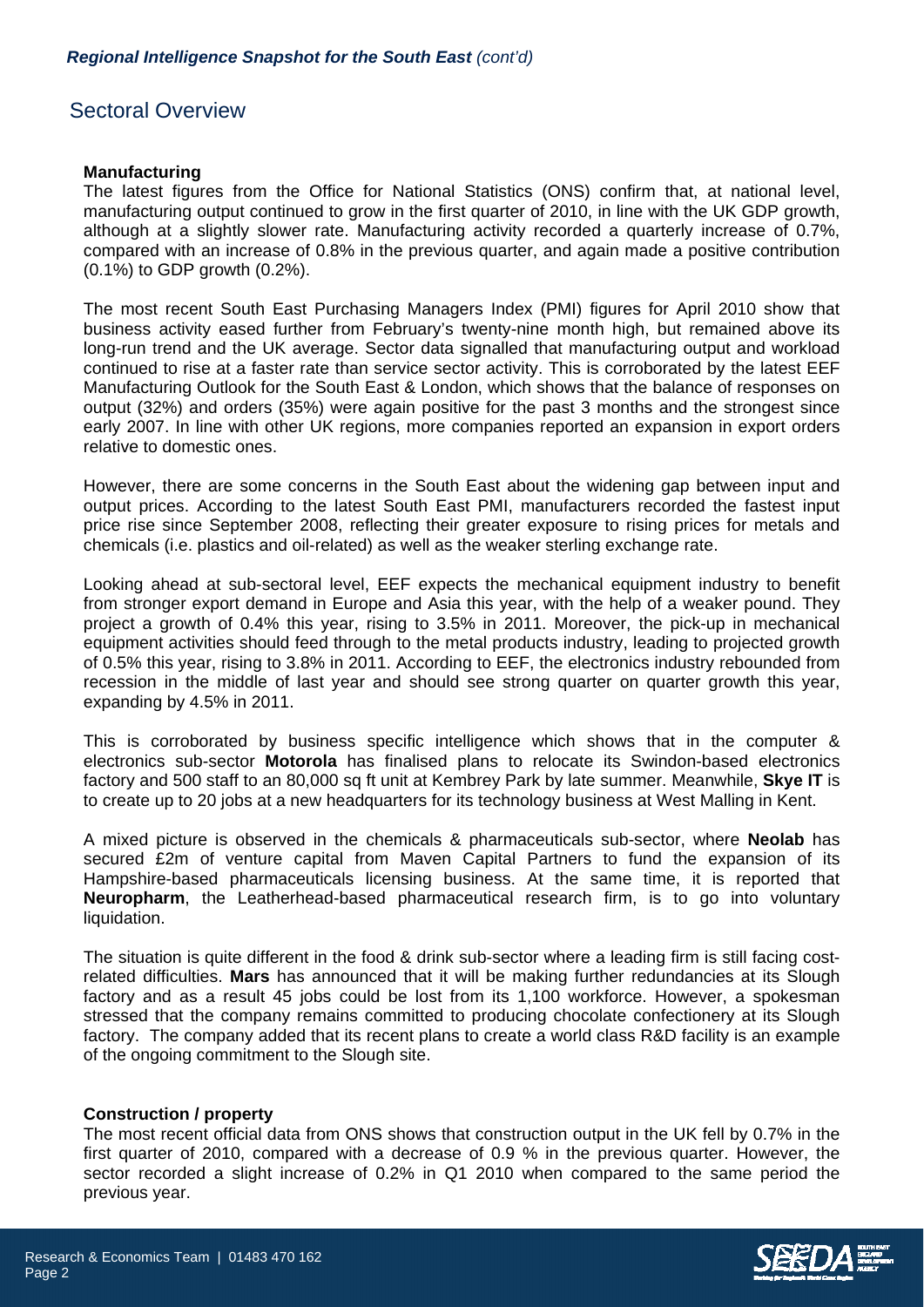# *Regional Intelligence Snapshot for the South East (cont'd)*

According to the latest Business Link Report for Surrey, the construction industry is reporting an increase in business, with a noticeable rise in new building projects throughout the south-west and east of the county. However, the property market is still struggling as a result of a shortage of stock.

These results are corroborated by anecdotal evidence from Kent Economic Board which suggests that civil engineering is currently faring better than residential development. Property developers point out that they are slightly less optimistic than a few months ago as lenders are now seeking a much higher level of security, which is effectively putting a brake on many projects in this sector. Additionally, they argue that future development in the rental sector in Kent is currently looking uncertain as there is doubt over the level of future funding available via the Homes and Communities Agency and Housing Associations.

Business specific intelligence from Kent also confirms the better performance of building over residential development projects. For instance, **Skanska** has been diversifying its portfolio over the past year, which now includes public sector projects such as the M25 and locally the A2 at Pepper Hill as well as the "building schools for the future" project. The firm is particularly interested in making linkages with micro businesses that could supply materials, technologies or services. Suppliers for the civil building sub-sector are, in turn, expanding their capacity as a result of higher demand. For example, **Pasquill** is to open four new timber processing branches in Abingdon (Oxfordshire), Bury St Edmunds, Leeds and North Wales this year, with the creation of up to 50 jobs.

### **Retail & wholesale**

The latest figures from the ONS indicate that output in the distribution, hotels and restaurants sector at UK level fell by 0.7% in Q1 2010, compared with an increase of 1.9% in the previous quarter. The motor trade, retail and wholesale made the largest contribution to the decrease in Q1 2010, after having made the largest contribution to the UK GDP recovery in the previous quarter.

The picture in the retail sector is mixed across the South East. On the one hand, anecdotal evidence from Berkshire Economic Strategy Board indicates that Bracknell Forest still had, on average, a vacancy rate of retail units of 9.5% in March 2010. Car park figures for the same local authority were, on average, 0.3% lower than the same month in 2009. Newbury also saw car park figures falling by 10% in the first half of April, compared to the same period in 2009. However, their footfall figures were 10% higher for the same period of time. Business specific intelligence indicates that **Thorntons Chocolatiers** announced that it is due to close its store in the Nicholsons Centre, Maidenhead, during April.

On the other hand, anecdotal evidence from Guildford Borough Council shows signs of a pick-up in the retail sector locally, as **TKMaxx** opened a shop in the old Woolworths building on 24th April and **Primark** is moving into the old BHS store in the Friary Centre. The Council has invested heavily in the new entertainment venue, formally known as the 'Civic' and this is accompanied by investment from **Raddison Hotels** in a new four star hotel on the adjacent site which will open in 2011.

# **Transport & communications**

Output in the transport, storage and communication sector nationally increased by 0.6% in Q1 2010 according to the ONS - unchanged from the previous quarter. The most significant positive contribution was from post and telecommunications. However, this was partially offset by a large drop in output in the land transport sub-sector.

South East business specific intelligence indicates that **CEVA Logistics**, the land transport company based in Kent, is to close its distribution depot in Mitcheldean in July, with the loss of up to 80 jobs, in order to transfer its Xerox equipment business to Daventry. However, other means of transport in the region have been performing better. **Patriot Aerospace**, the Redhill-based air transport company, has reached agreement to acquire Coventry Airport, and plans to restart commercial flights and secure up to 400 jobs. Similarly, **P&O Ferries** in Kent has announced it is to